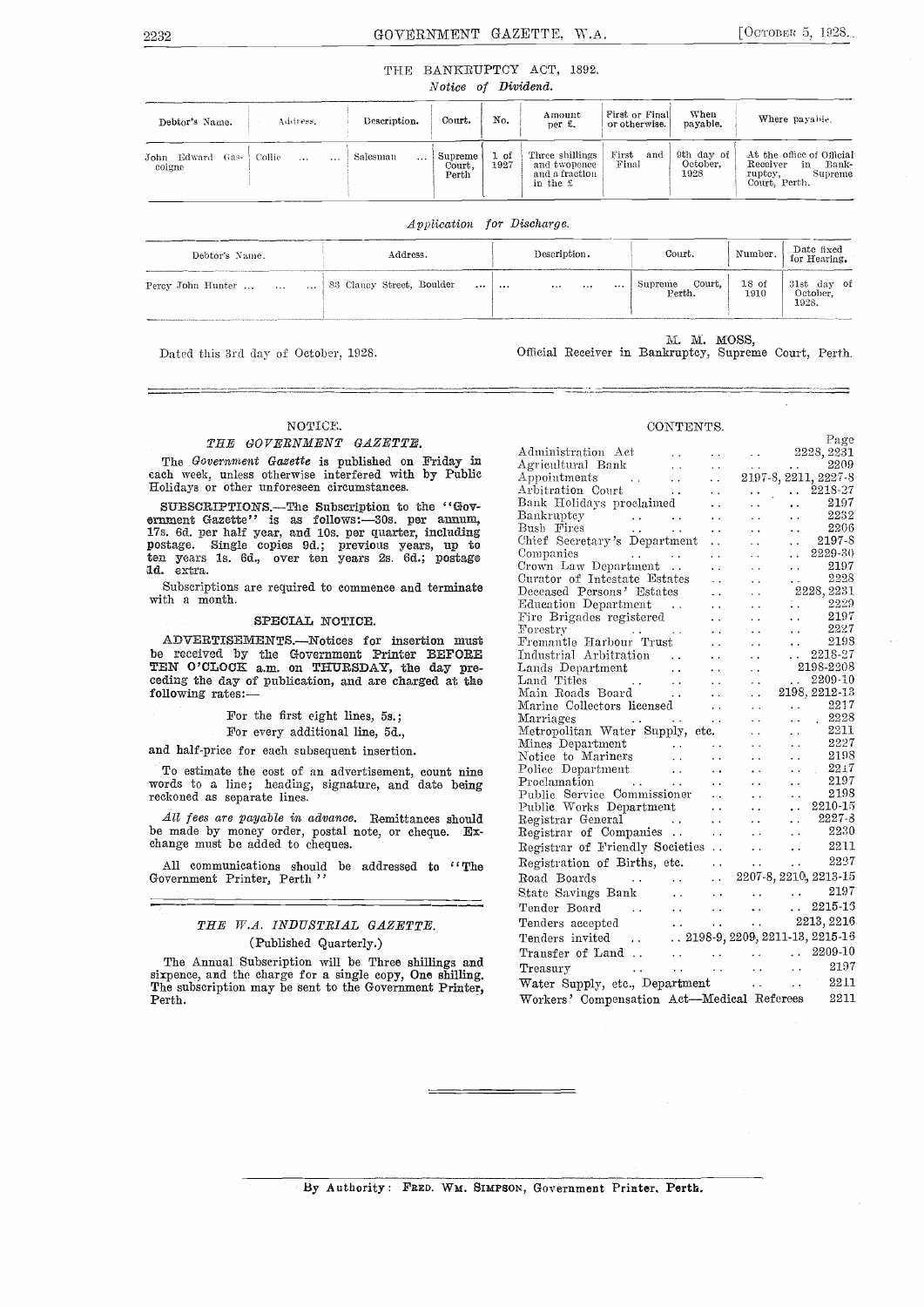

# Government Gazette

# PERTH, FRIDAY, 5 OCTOBER 1928 No. 48

© STATE OF WESTERN AUSTRALIA

## **CONTENTS**

Administration Act Agricultural Bank Appointments Arbitration Court Bank Holidays proclaimed Bankruptcy Bush Fires Chief Secretary's Department Companies Crown Law Department Curator of Intestate Estates Deceased Persons' Estates Education Department Fire Brigades registered Forestry Fremantle Harbour Trust Industrial Arbitration Lands Department Land Titles Main Roads Board Marine Collectors licensed Marriages Metropolitan Water Supply, etc. Mines Department Notice to Mariners Police Department Proclamation Public Service Commissioner Public Works Department Registrar General Registrar of Companies Registrar of Friendly Societies Registration of Births, etc. Road Boards State Savings Bank Tender Board Tenders accepted Tenders invited Transfer of Land Treasury Water Supply, etc., Department